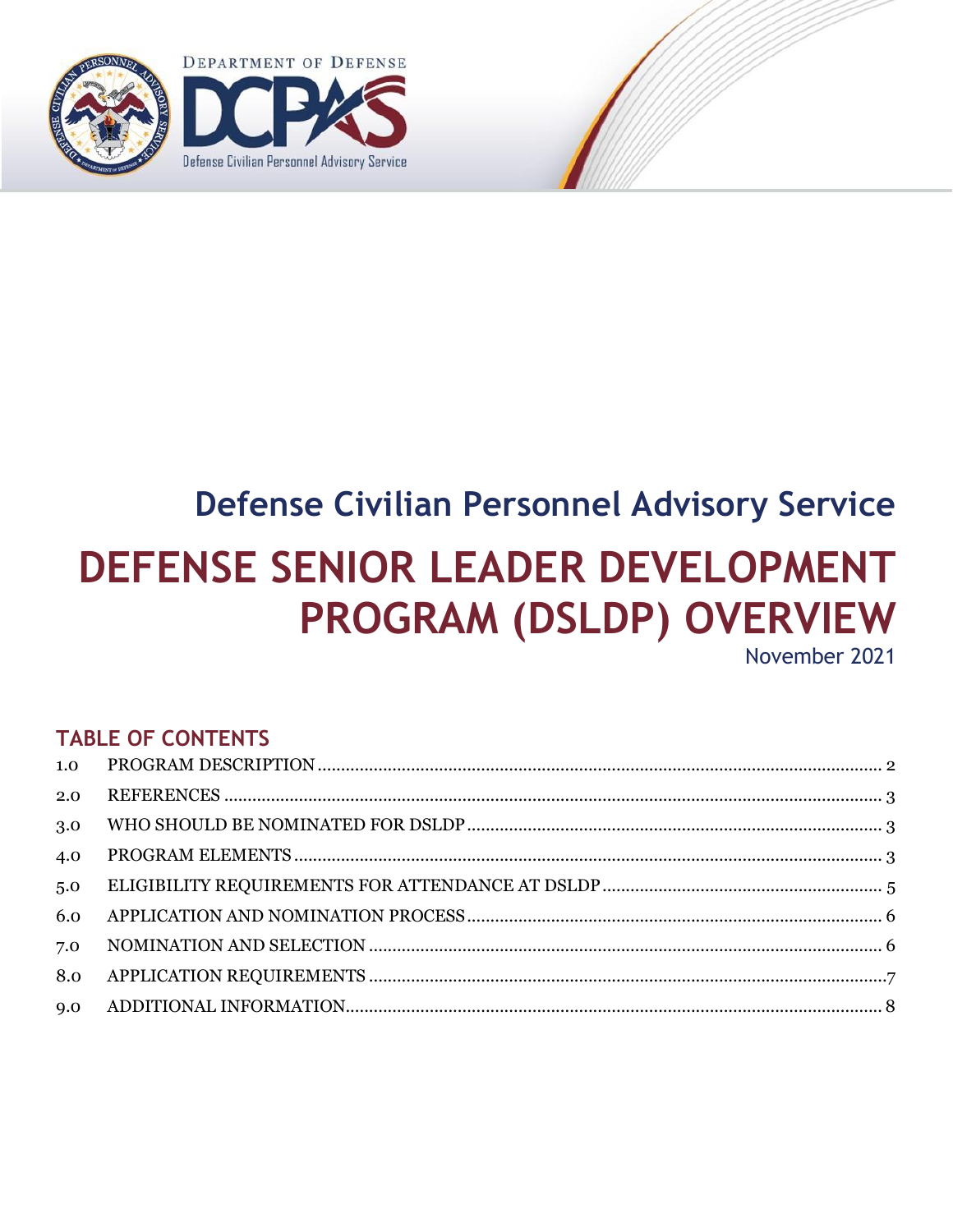

#### <span id="page-1-0"></span>**1.0 PROGRAM DESCRIPTION**

The Defense Senior Leader Development Program (DSLDP) is the Department of Defense (DoD) enterprise program to develop senior civilian leaders to excel in the 21<sup>st</sup> century joint, interagency, and multi-national environment. This challenging and rewarding program supports the government-wide effort to foster interagency cooperation and information sharing by providing opportunities to understand and experience, first-hand, the issues and challenges facing leaders across the DoD and the broader national security arena. The program provides learning opportunities to enable the deliberate development of a diverse cadre of senior leaders with the enterprise-wide perspective and competencies needed to lead organizations, people, and programs and achieve results in the joint, interagency, and multinational environment.

DSLDP is a key component of the Department's strategy for growing civilian leaders as outlined in the DoD instruction 1430.16 "Growing Civilian Leaders" and fully incorporates and institutionalizes the DoD Civilian Leader Development Framework and Continuum (CLDF&C). DSLDP provides a competency-based approach to the deliberate development of senior civilian leaders. While DSLDP addresses all civilian leader competencies on the CLDF&C, it emphasizes those competencies at the "Lead Organizations and Programs" level of the continuum.

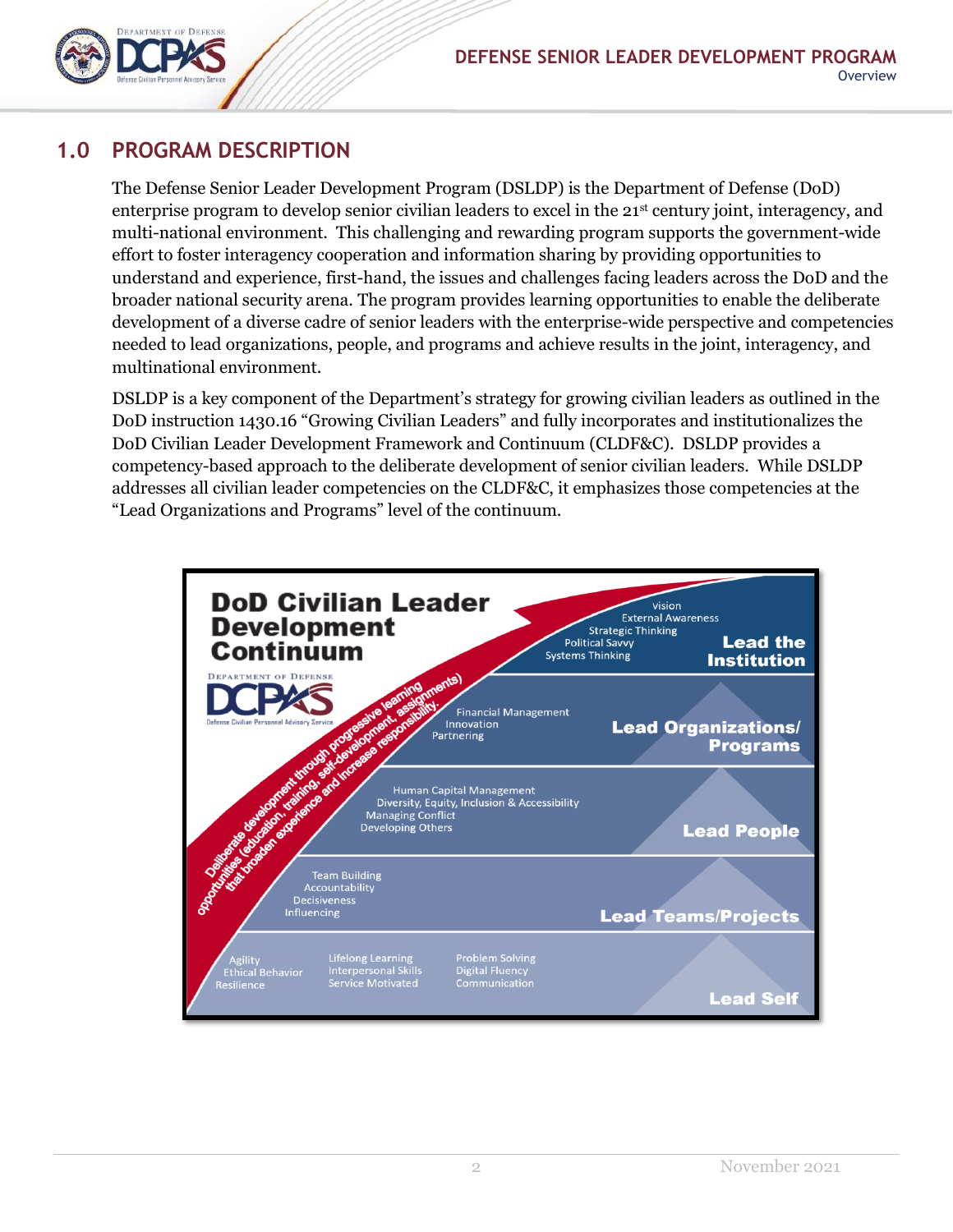

#### <span id="page-2-0"></span>**2.0 REFERENCES**

- A. DoDI 1430.16 Growing Civilian Leaders
- B. DoD Civilian Leader Competency Model
- C. DoD Civilian Leader Development Continuum

## <span id="page-2-1"></span>**3.0 WHO SHOULD BE NOMINATED FOR DSLDP**

DSLDP is designed to prepare high performing civilian leaders, in grades GS14/15 or equivalent, who possess the potential, aspiration and motivation to serve as senior executives, with a competency-based approach for the deliberate development of experience and capability for enterprise-wide success.

Nominees should be individuals who are already leading high performing organizations and programs, or who have the capability to do so, and are identified through their respective Component talent management processes.

## <span id="page-2-2"></span>**4.0 PROGRAM ELEMENTS**

DSLDP is enterprise leadership in action and is designed to increase the participants' capabilities to support DoD strategic priorities. The program integrates the world-class academic experience of seniorlevel Professional Military Education, defense-unique leadership seminars focused on the critical issues facing the Department today, and substantive opportunities for individual development. The program features hands-on involvement of current defense and other public sector executives and appointees, along with noted experts from top ranking universities and the private sector. Participants work together and learn from each other as they tackle real-life challenges as a joint cohort. They also benefit by working closely in a one-on-one relationship with a current DoD senior executive, as well as executive coaches, throughout their DSLDP experience. This holistic approach will empower participants to think strategically, envision what is on the horizon, and formulate proactive, competitive solutions that produce results for DoD and the nation.

Specific Program Elements include:

- 4.1 Professional Military Education (PME): PME prepares individuals to assume broader responsibility, expands their knowledge of the national security mission, and strengthens their understanding of complex policy and operational challenges faced by senior DoD officials. Successful nominees will compete to attend senior-level PME in residence at the Army War College, College of Naval Warfare, Air War College, or National Defense University (National War College or Eisenhower School). Although personal preferences and Component recommendations will be considered for these senior-level schools, the DoD selection board will make the final selection. Generally, the board will place participants in a school outside their Component to broaden their experience. Participants are expected to travel to the PME School to which they are slated.
	- 4.1.1 A three-month online prerequisite Defense Strategy Foundation course is required prior to attending PME.
	- 4.1.2 Participants who attend PME are required to sign a Continuing Service Agreement with the Component and serve in the Federal government for a minimum of three times the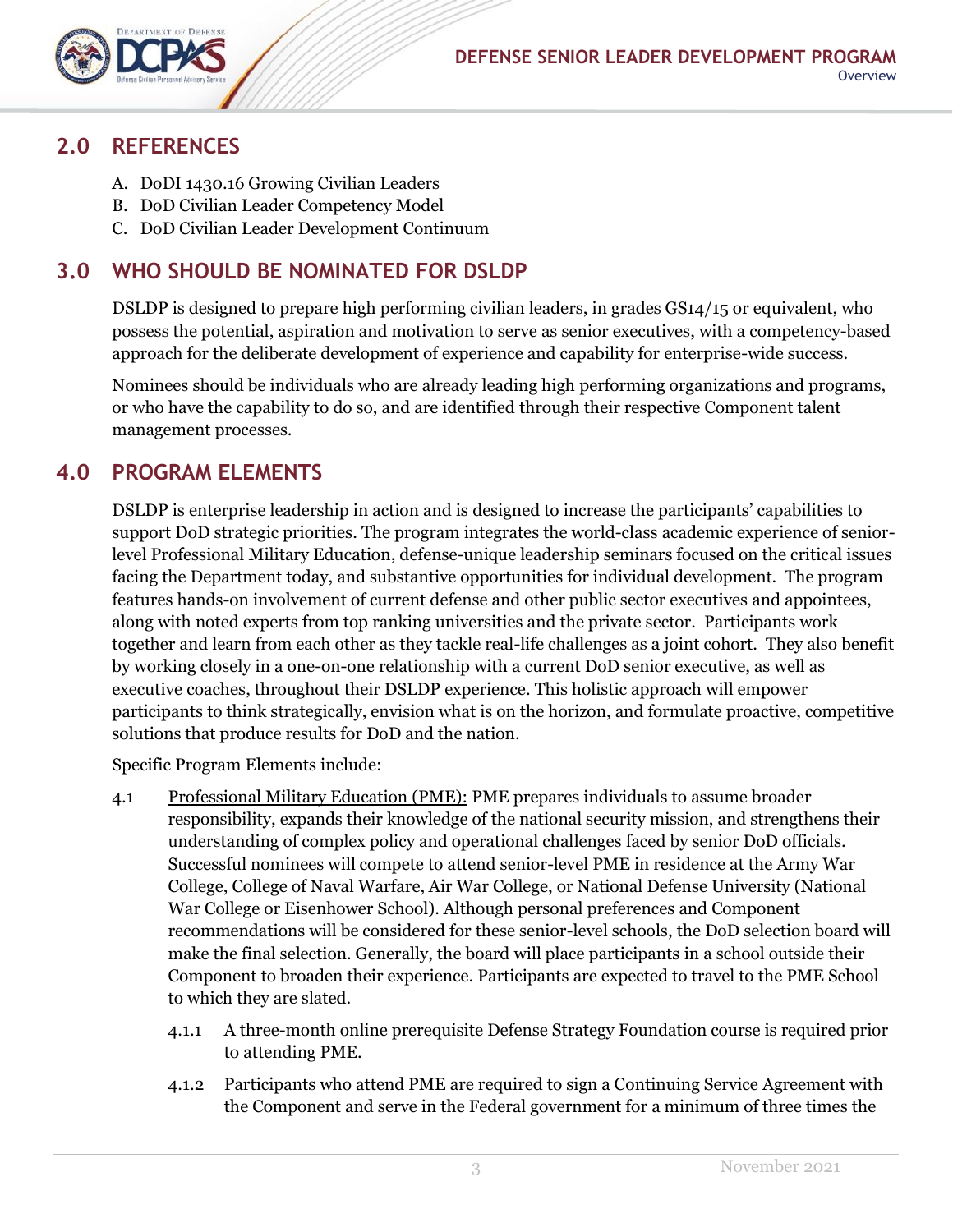

length of the PME program after completing the program. (Other Component or organizational policies may apply)

- 4.1.3 Some PME schools may require the participant to obtain a Top Secret (TS) and/or Secret Compartmental Information (SCI) clearance.
- 4.2 Defense-Focused Leadership Seminars: A series of seminars (ranging from five to ten days each) will blend real-world learning and powerful, challenging experiential development opportunities. The seminars will provide core knowledge for the enterprise-wide perspective and the opportunity to apply leadership skills in increasingly complex joint and national security environments. These seminars are designed to foster expansion of thought to guide cognition and performance at the executive level. The seminars focus on the interpersonal aspects of leadership and how these skills change at the executive level, solving complex problems in ambiguous environments, creativity and innovation, self-knowledge, and how one operates and negotiates as a leader in a variety of contexts. Each seminar builds on the next to increase perspective and knowledge integration through a series of unique experiential learning activities, participant and facilitator-led discussions from expert, renowned thought leaders and subject matter experts. Participants will attend all seminars as a cohort, thus facilitating a team approach to learning and the development of long-lasting professional relationships. The seminar location will be determined.
	- 4.2.1 Participants are required to complete specific assignments prior to and during each seminar. These assignments will enhance the learning experience as well as aid with the transfer and application of knowledge. Some of the work will include readings, videos, team presentations, and application of knowledge and tools from seminars directly on the job.
- 4.3 Individual Development: The goal of individual development is for the participant to demonstrate targeted proficiencies in the critical leadership competencies, to include the enterprise-wide perspective. Feedback from both senior advisors and 360-degree assessments will pinpoint where additional development is warranted to further hone existing competency talents and address identified competency needs. An Executive Development Plan (EDP) will outline the training, education, assignments, or other means for addressing any such gaps. Every participant will select an enterprise-spanning experiential assignment to experience new strategic challenges in new environments and further strengthen the enterprise perspective. The evolution of each individual EDP will be woven into every leadership seminar and developmental activity throughout the program.
- 4.4 Eligibility for Graduation: Participants who complete all cohort seminars, PME and other activities on their EDP will participate in a final structured interview, which focuses on enterprise-wide perspective competencies, to help discern the participant's ability in meeting or exceeding the targeted proficiencies of the critical leadership competencies. Participants will be expected to demonstrate higher order cognition in reasoning, judgement, and approaches necessary to make the leap to thinking and operating at an executive level. When the participant successfully completes the structured interview and other assessment(s), they are ready to graduate and will attend a formal graduation ceremony. The graduation certificate validates the participant has met DSLDP objectives and has attained the desired proficiencies for enterprise leadership.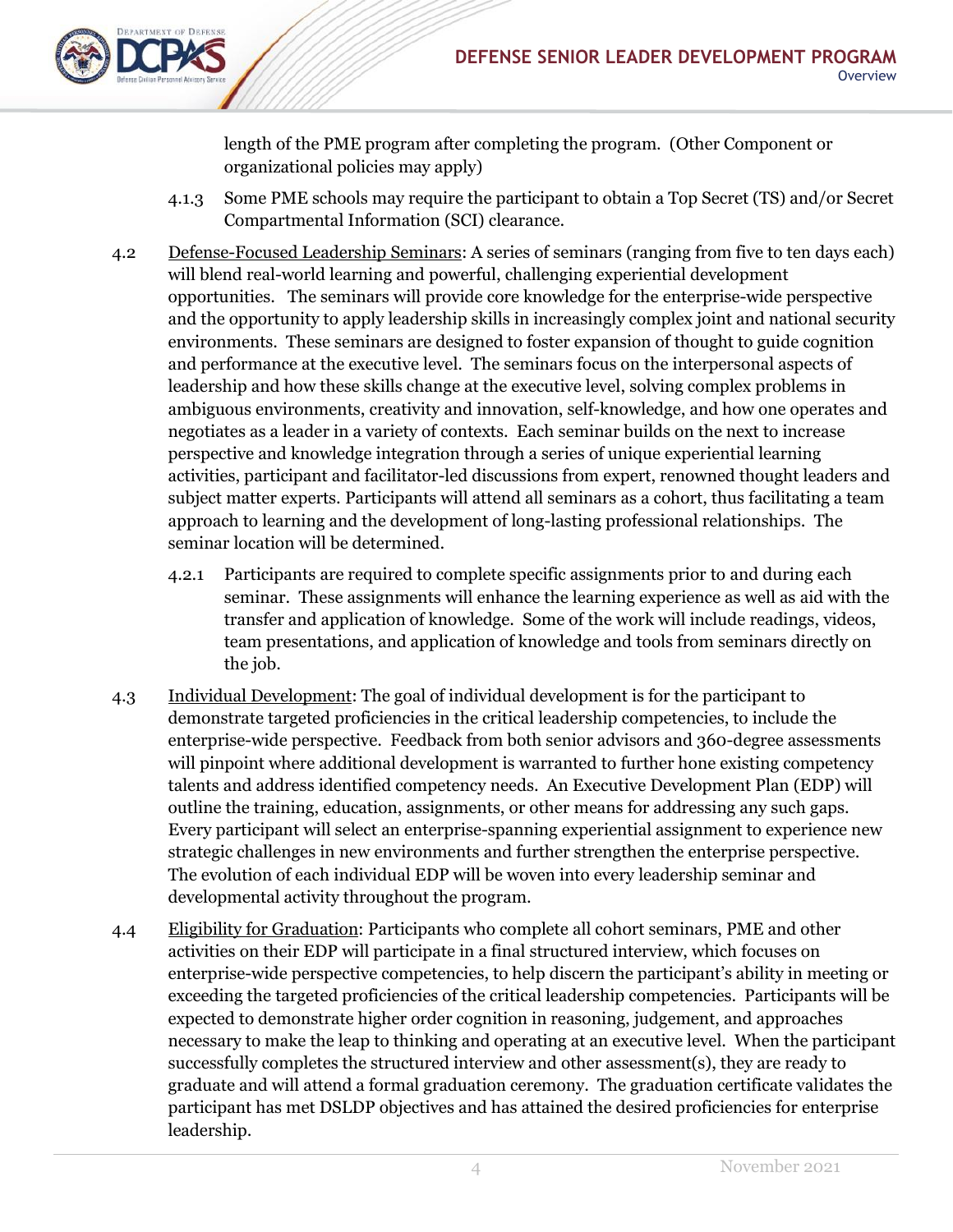## <span id="page-4-0"></span>**5.0 ELIGIBILITY REQUIREMENTS FOR ATTENDANCE AT DSLDP**

To be eligible to be nominated for admission to DSLDP, an individual must:

- 5.1 Be a permanent, full-time civilian employee of the DoD.
- 5.2 Occupy, on a permanent basis, a position at GS 15 or equivalent, or GS 14 or equivalent with tremendous advancement potential (i.e. demonstrated work at the next higher level).
- 5.3 Possess a baccalaureate degree from an accredited college or university, as required for admission to PME.
- 5.4 Have no prior in-residence Joint Professional Military Education (PME) experience at a Senior Service School; and
- 5.5 Possess a minimum of 1 year managerial or supervisory experience acquired within the last 5 years.

Generally, the ideal DSLDP candidate:

- Is a high performing leader with outstanding potential for more responsible leadership positions across the enterprise;
- Submits a complete nomination package that includes compelling examples of accomplishments that demonstrate proficiency in the civilian leader competencies;
- Has managerial or supervisory experience acquired no more than 5 years ago;
- Is ready and able to contribute at a senior-level PME school;
- Has a broad and varied history of continually progressive experience leading to increased responsibility and broad perspectives with an exceptional performance record;
	- o In multiple organizations, commands, or Defense agencies;
	- o At various organizational levels (operating, staff, headquarters);
	- o In a range of related occupational areas; and
	- o At multiple geographic locations.
- Has leadership and managerial experience that has demonstrated the competence, confidence, and motivation to be a bold and innovative leader in the public sector;
- Is supported by supervisory and Component recommendations that clearly articulate the candidate's demonstration of qualifications and readiness for DSLDP;
- Recognizes and appreciates the value of life-long learning
	- o Has succeeded in rigorous programs of formal education, training, and selfdevelopment;
	- o Has one or more degrees in fields related to his/her occupational specialty; and
	- o Has successfully completed Component-sponsored leadership programs and other developmental activities toward attaining career goals.
- Is motivated to succeed and is willing to challenge himself/herself to do so; and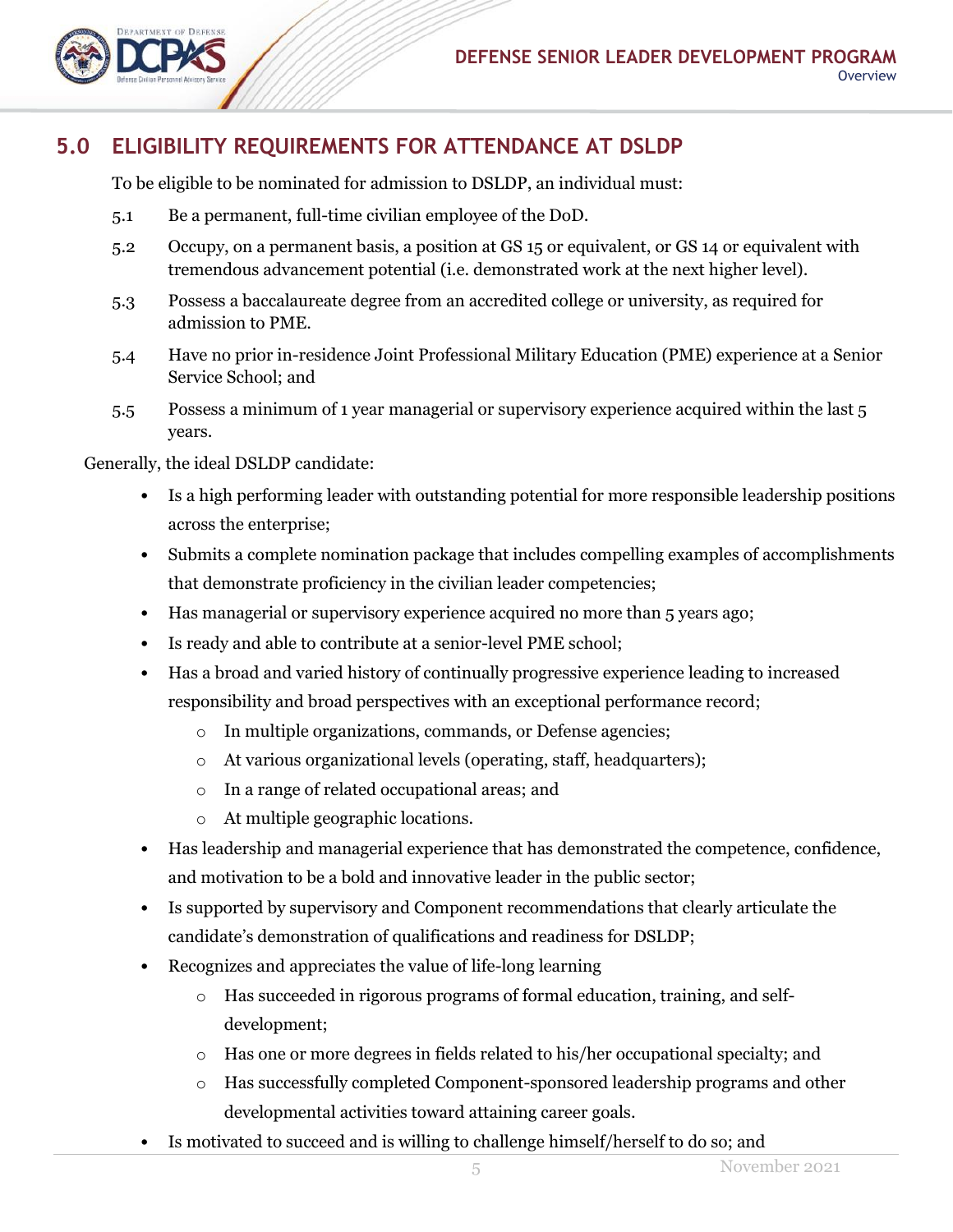• Has the passion to lead, inspire, and produce results for the DoD.

#### <span id="page-5-0"></span>**6.0 APPLICATION AND NOMINATION PROCESS**

The nomination process is designed to be rigorous. This extensive process is intended to ensure that only ideal candidates are admitted into the program. DSLDP nominations involve two primary phases: the Component process and the DoD process. Each is described below:

- 6.1 The Component process: Each Component will establish its selection process and procedures, and apply the criteria as stated in the nomination and selection process, to nominate a slate of candidates for consideration in the DoD process. The use of a detailed checklist is encouraged. Components are to actively market and promote the annual DSLDP solicitation to a wide array of subordinate organizations and activities in order for nominations as a whole to be representative of the Department's demographics. Further, Component nominees should have been identified by leadership based on their observed accomplishments and potential. Components will submit their nominations in rank order and provide the methodology describing how those nominations were prioritized, as well as a detailed statement describing the return on investment (ROI) for each candidate.
- 6. 2 The DoD process:
	- Component nomination packages are normally required to be received by the DSLDP Staff by September 1 of each year.
	- Packages will be verified for eligibility, required information and completeness.
	- Packages will then be submitted to an executive level DoD Selection board, chaired by the Director, Defense Civilian Personnel Advisory Service (DCPAS) or delegated representative and a Senior Executive Service member or Flag/General Officer from each Component.
	- Packages are reviewed by the board, and each nominee will be expected to accomplish a selection interview. The interviews will generally be conducted during the months of October and November of each year.
	- Interview results and package scores are assigned based on specific rubrics and the nominee pool is ratified from this process.
	- The Director, DCPAS will produce a final ratification for selection of participants for each Cohort. Selectees will be notified by their respective Component and the DSLDP Staff.
	- Non-selectees will be notified by the nominee's Component.

#### <span id="page-5-1"></span>**7.0 NOMINATION AND SELECTION**

As stated in section 6.0, the DSLDP nomination and selection process is designed to be rigorous. This will ensure that the most qualified individuals enter the program.

The selection criteria include: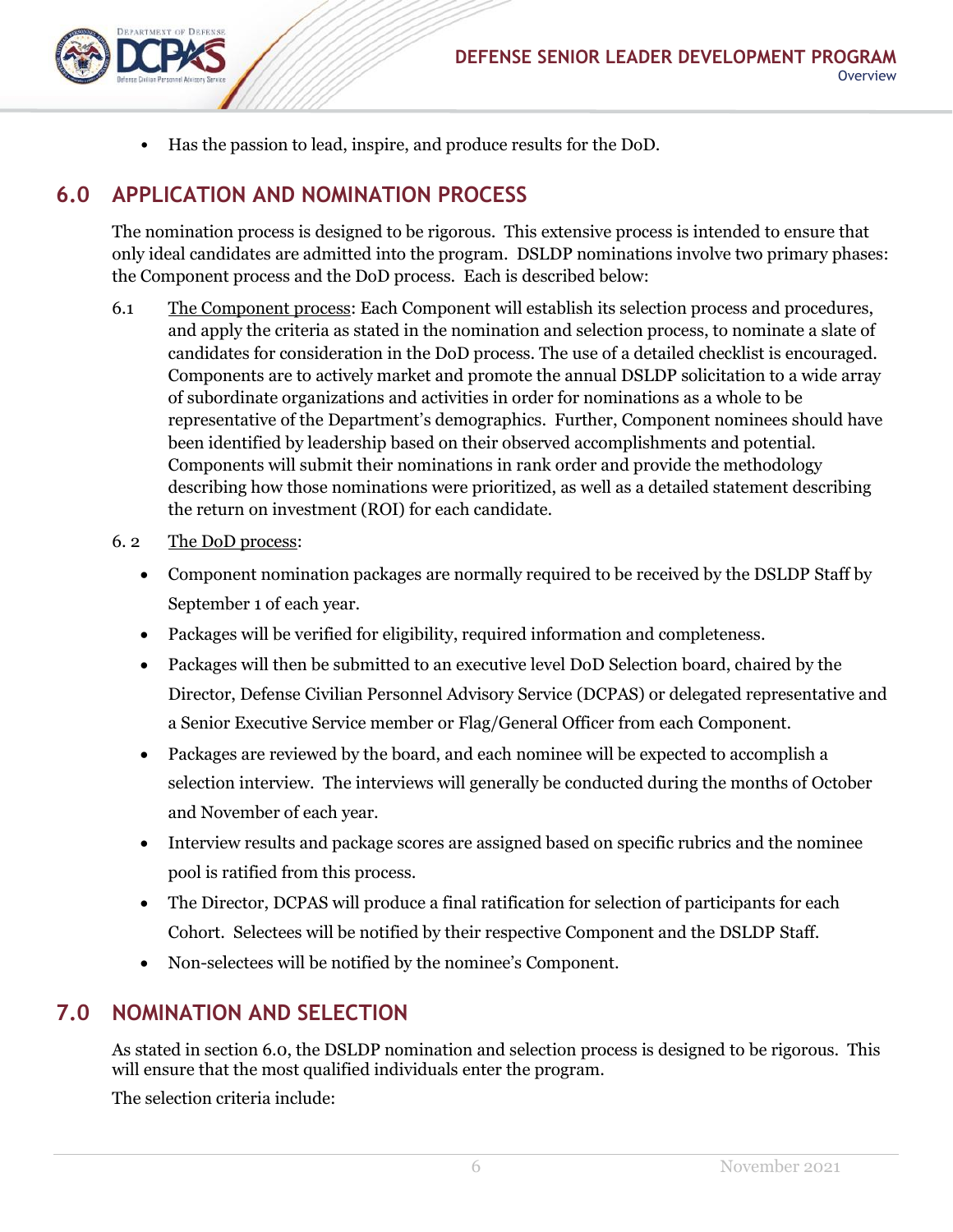

- Proficiency in each of the ECQs and related competencies, as would be expected of a senior leader and outlined below;
- Demonstrated career progression;
- Demonstrated exceptional performance record;
- Educational history that demonstrates the ability or potential to complete the academic requirements of the program, to include a baccalaureate degree from an accredited school, as required for admission to PME;
- Depth and breadth of experience in one or more of the broad functional areas in which DoD employs managers and leaders, to include at least 1 year of experience supervising or managing people;
- Supervisory recommendation addressing the employee's leadership competencies and potential for broad enterprise leadership responsibilities; and
- Agreement to be functionally, organizationally and geographically mobile, as noted by career progression plans in the nominee's Statement of Interest.

# <span id="page-6-0"></span>**8.0 APPLICATION REQUIREMENTS**

Nomination Package: Individuals must be nominated through their Component. All nominee packages submitted to the DSLDP Program Staff must contain the following information. The application should be submitted in the following order.

- Nominee Information Sheet (form);
- Supplemental Nominee Information Sheet for DSLDP and relevant attachments (form);
- Resume (template six page limit);
- Statement of Interest (form);
- ECQ Statements;
- DSLDP Supervisor Assessment (form);
- Performance Rating (most recent);
- Academic Transcript (most recent);
- Biography (template);
- Letter(s) of Recommendation 1 (optional);
- Completed Standard Form 182 on file with home organization/Component

The DSLDP Application Forms can be found at the following web link:

<https://www.dcpas.osd.mil/learning/civilianleaderdevelopmentbroadeningother>

#### *Applications and supporting documents that do not clearly articulate eligibility, or are incomplete, will not be considered.*

PME application requirements: Upon selection, final nominees selected for DSLDP will be slated for a specific PME institution. Upon ratification, each individual selected for DSLDP will also be notified of